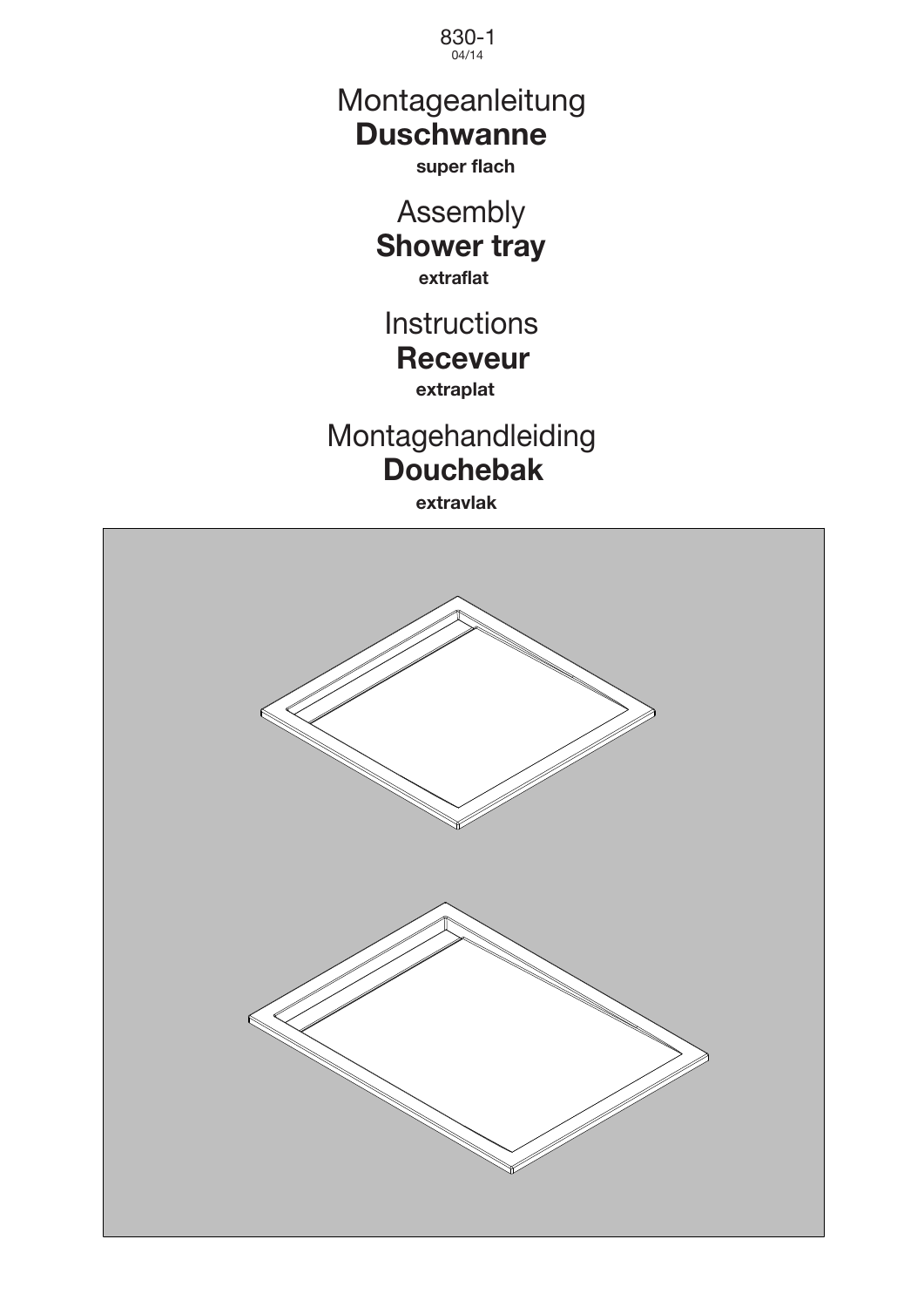

900 x 900 mm 1000 x 1000 mm 900 x 1000 mm

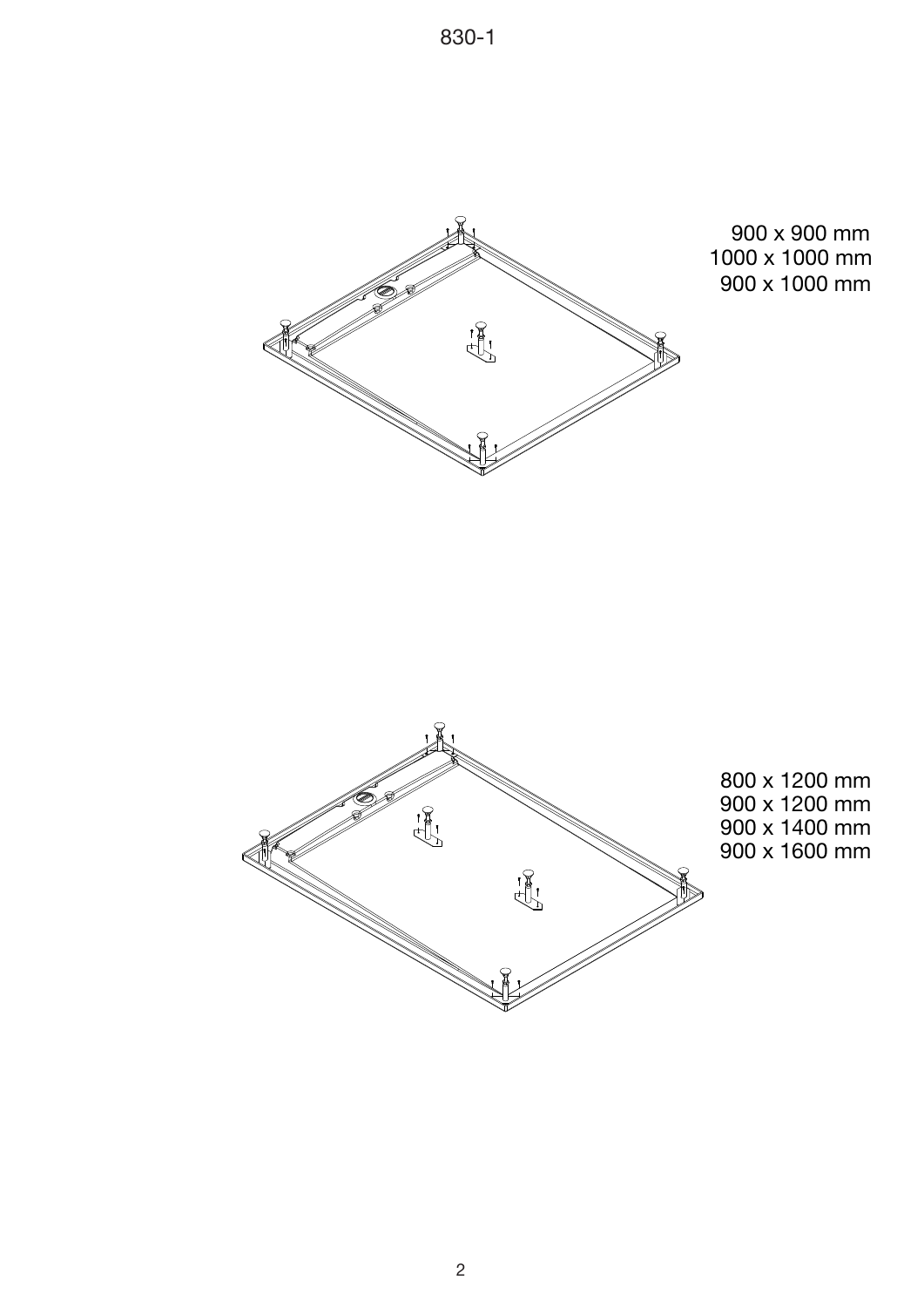### **Produktübersicht/Ersatzteilbestellung Product overview/Ordering spare parts Vue d'ensemble du produit/Achat de pièces détachées Productoverzicht/Bestelling van reserveonderdelen**



| Pos. |                  |                                 | Pos.             |  |                                                            | Pos. |                |              |
|------|------------------|---------------------------------|------------------|--|------------------------------------------------------------|------|----------------|--------------|
|      |                  | x shower basin                  |                  |  | x bassin doucher                                           |      |                | $\mathbf{x}$ |
|      |                  | 4 5 (6) x corner foot           |                  |  | $4 \quad 5 \quad (6) \times \text{ pied } d \text{'angle}$ |      | 5 (6) $\times$ |              |
|      | 9 10(12) x screw |                                 | 9 $10(12)$ x vis |  |                                                            |      | 9 $10(12)$ x   |              |
|      |                  | 10 1 x drain fitting (complete) |                  |  | 10 1 x écoulement complet                                  | 10   |                | $\mathsf{x}$ |
|      | 11 1 x top part  |                                 |                  |  | x chapeau                                                  |      |                | $\mathsf{x}$ |
|      |                  |                                 |                  |  |                                                            |      |                |              |



|                |                              | Pos. |               |                      | Pos. |                     |                       |
|----------------|------------------------------|------|---------------|----------------------|------|---------------------|-----------------------|
| $\overline{1}$ | x shower basin               |      |               | x bassin doucher     |      |                     | x douchebak           |
|                | 5 (6) x corner foot          | 4    |               | 5 (6) x pied d'angle | 4    |                     | 5 (6) x stelpoot hoek |
|                | $10(12)$ x screw             | 9    | 10 (12) x vis |                      |      | 9 10 (12) x schroef |                       |
|                | 1 x drain fitting (complete) | 10   |               | x écoulement complet | 10 1 |                     | x afvoer comple       |
|                | x top part                   |      |               | x chapeau            |      |                     | x afdekkap            |

| os.<br>٩ |  |
|----------|--|

| -טט.           |              |  |                       |
|----------------|--------------|--|-----------------------|
| -1             | 1.           |  | x douchebak           |
| $\overline{4}$ |              |  | 5 (6) x stelpoot hoek |
| 9              |              |  | 10 $(12)$ x schroef   |
| 10             | 1            |  | x afvoer compleet     |
| 11             | $\mathbf{1}$ |  | x afdekkap            |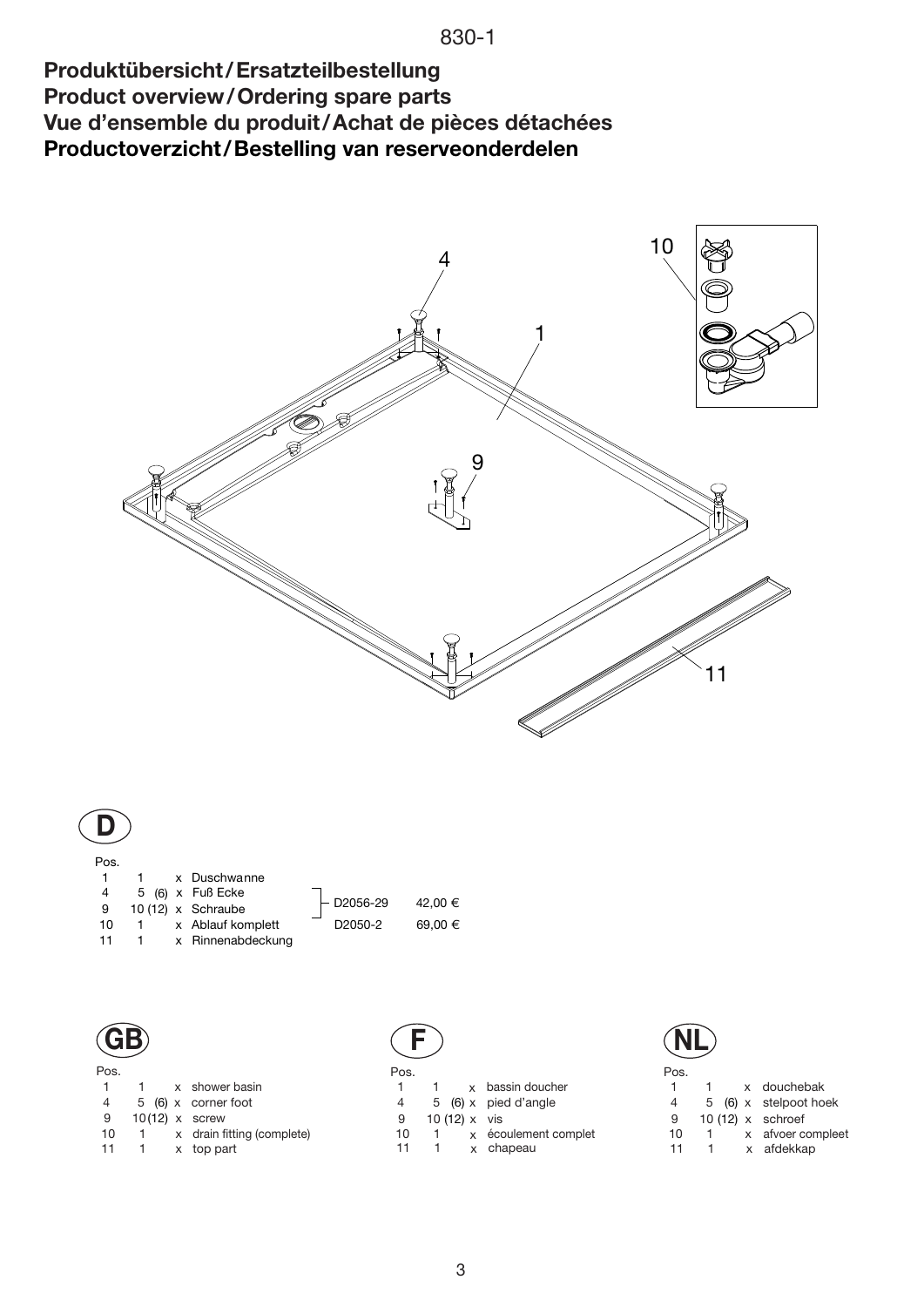# Montageanleitung

### für den Einbau der Duschwanne

#### Verehrter Kunde,

vielen Dank, dass Sie unser Produkt erworben haben. Damit Sie lange Freude daran haben, bitten wir Sie, die nachstehenden Hinweise und Tipps zu beachten.

- 1. Überprüfen Sie die gelieferte Ware vor dem Einbau auf Beschädigungen und Vollständigkeit des Zubehörs. Reklamationen von eingebauten Duschwannen können wir nicht anerkennen. Sollten Montageschienen zum Lieferumfang gehören, so sind diese einzusetzen.
- 2. Die Duschwanne muss richtig in die Ecke geschoben und mit einer Wasserwaage ausgerichtet werden. Der Wannenrand muss auf der ganzen Fläche in Waage liegen (an den Schraubfüßen nachstellen). Die Duschwanne maximal 1 cm einfliesen!
- 3. Nach dem Ausrichten der Duschwanne die Kontermuttern gegen den Fußsockel fest anziehen.
- 4. Fußplatten mit Fliesenzement am Boden sichern.
- 5. Die Fugen zwischen Wand und Duschwanne müssen sauber und vollständig mit Silikon abgedichtet werden. Es darf kein Zwischenraum entstehen, ansonsten läuft Wasser hinter die Duschwanne.

Haftung wird nur auf das gelieferte Produkt und nicht auf den Einbau und den Anschluss des Wasserablaufs gewährt.

# Assembly Instructions

### for installing the shower tray

#### Dear Customer,

thank you for buying our product. Please follow the hints and tips below to ensure optimal use.

- 1. Please check the that all accessories are included and there is no damage before installation. We cannot accept complaints about installed shower trays. In case that there are installation rails included within delivery, these are necessary to be used.
- 2. The shower tray must be pushed exactly into the corner and adjusted with a spirit level. The edge of the base must be absolutely horizontal (adjust using the screw-feet). Only tile the shower tray maximum 1 cm!
- 3. After adjusting the shower tray, tighten the locknuts against the footbase.
- 4. Secure footplates to the floor with tile cement.
- 5. The gaps between the wall and the shower tray must be clean and completely sealed with silicon. No gaps or leaks must be left, otherwise water can flow behind the shower tray.

We can only accept liability for the product supplied and not for the installation and water mains connection.

# Instructions de montage

### pour l'installation du bac à douche

#### Cher client

Merci d'avoir acheté notre produit. Pour qu'il vous donne longtemps satisfaction, veuillez suivre les instructions et conseils suivants.

- 1. Avant le montage, vérifiez que la marchandise soit en parfait état et que les accessoires se trouvent au complet dans la livraison. Nous ne pouvons accepter de réclamations portant sur les bacs à douche une fois montés. En cas il y a de rails de montage inclus dans la livraison, veuillez prendre les rails.
- 2. Le bac à douche doit être complètement poussé dans l'angle et ajusté à l'aide d'un niveau à bulle d'air. Le bord du bac doit reposer horizontalement sur toute la surface (réglez le vissage aux pieds). Le carrelage des bords du bac ne peut excéder 1 cm!
- 3. Après avoir ajusté le bac à douche, serrez à fond les contre-écrous contre le socle.
- 4. Fixez la plaque sur le sol avec du ciment pour carrelage.
- 5. Les jointures entre le mur et le bac à douche doivent être propres et intégralement étanchées au silicone. Il ne doit pas se former d'interstice, sinon l'eau coulera derrière le bac à douche.

La garantie ne couvre que le produit livré et non l'installation ni le branchement du conduit d'écoulement.

# Montagehandleiding

voor de inbouw van de douchebak

#### Geachte klant,

wij danken u dat u ons product heeft aangeschaft. Opdat u er lang plezier aan zult beleven, verzoeken wij u de navolgende aanwijzingen en tips op te volgen.

- 1. Controleer of de geleverde goederen beschadigd zijn en of alle toebehoren aanwezig zijn alvorens met de inbouw te beginnen. Klachten na plaatsing van de douchebak worden niet in behandeling genomen.
- Zijn montagegerails bij levering inbegrepen dienen deze gemontreerd te worden
- 2. De douchebak dient correct in de hoek te worden geschoven en met een waterpas te worden gelegd. De rand van de douchebak moet in zijn geheel waterpas liggen (aan de schroefpoten bijstellen). De douchebak maximaal 1 cm in de betegelde wand plaatsen!
- 3. Na het waterpas leggen van de douchebak de contramoeren aan de bak vast aandraaien.
- 4. Douchebak met tegelcement op de bodem bevestigen.
- 5. De voegen tussen wand en douchebak moeten schoon en volledig met siliconenkit worden afgedicht. Er mag geen tussenruimte ontstaan, anders loopt water achter de douchebak.

Garantie wordt enkel op het geleverde product verleend, niet op de inbouw en de aansluiting van de waterafvoer.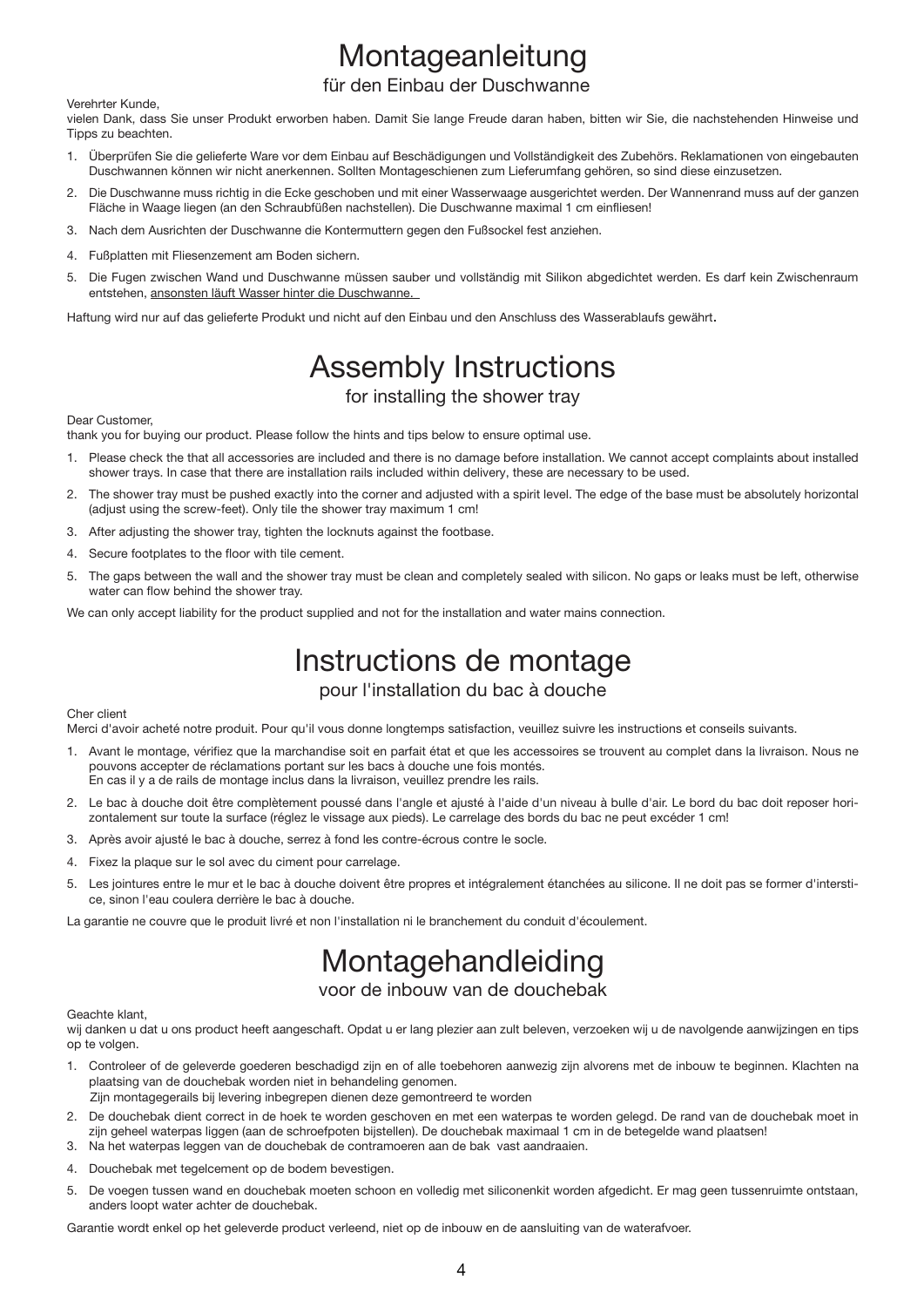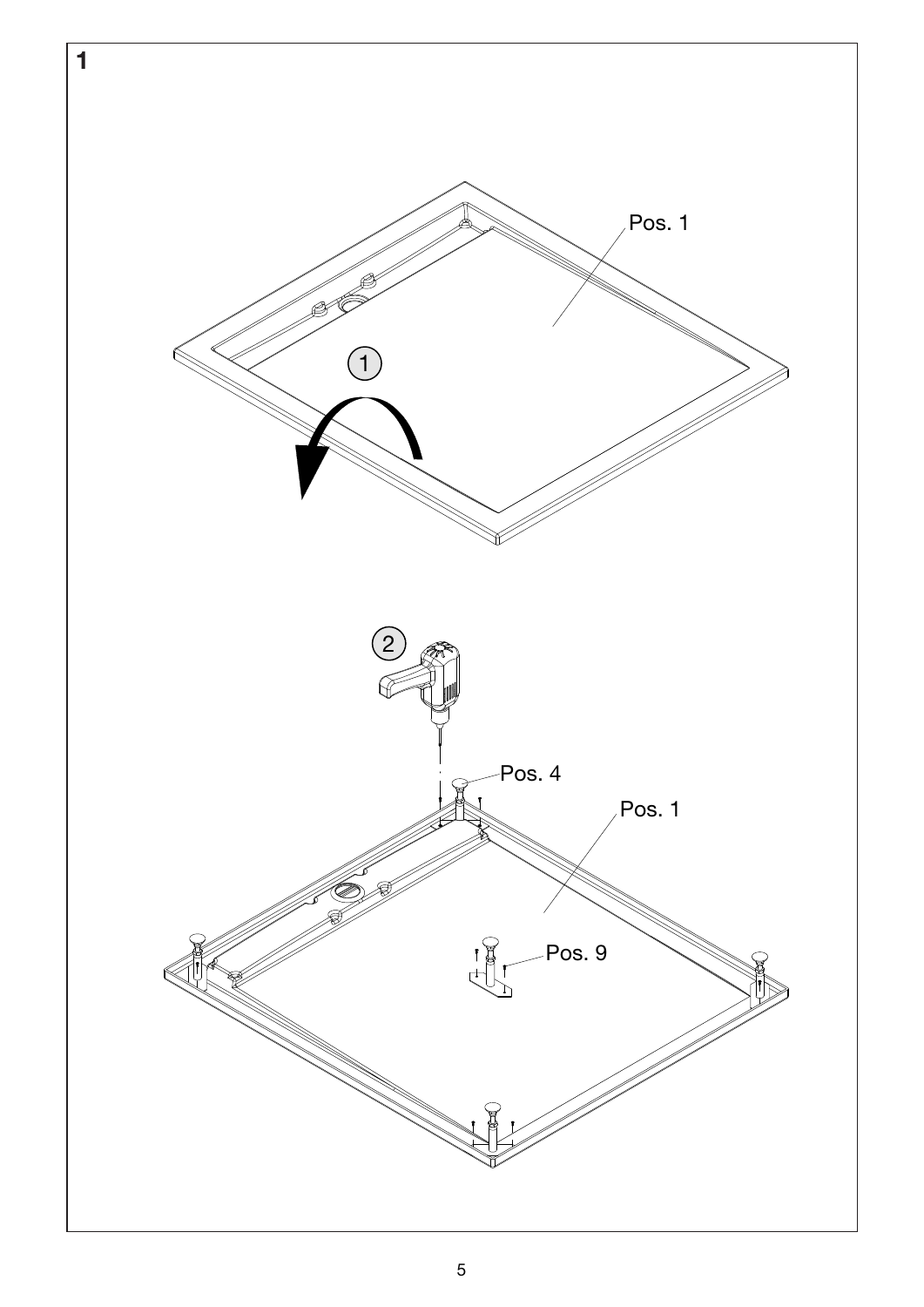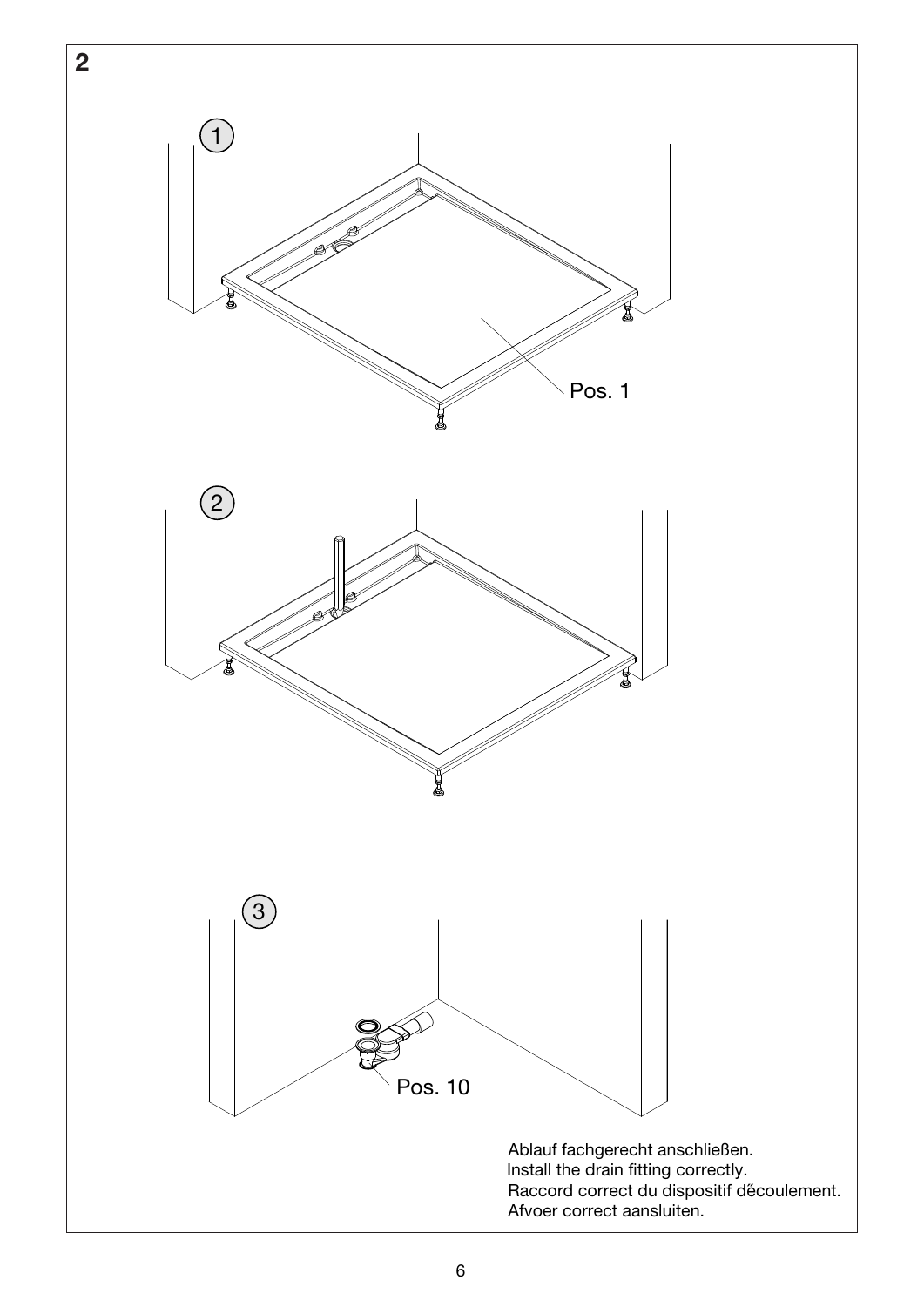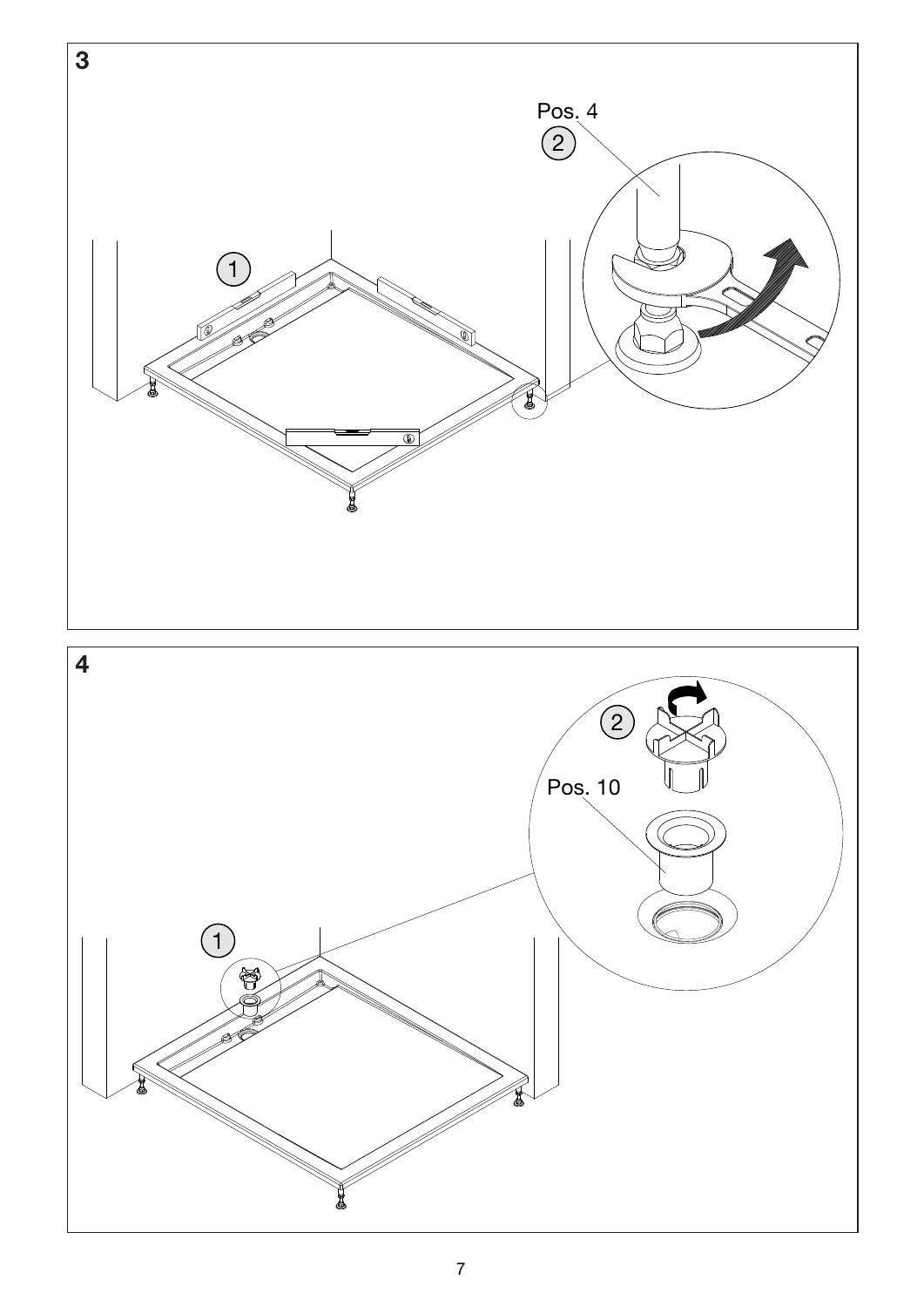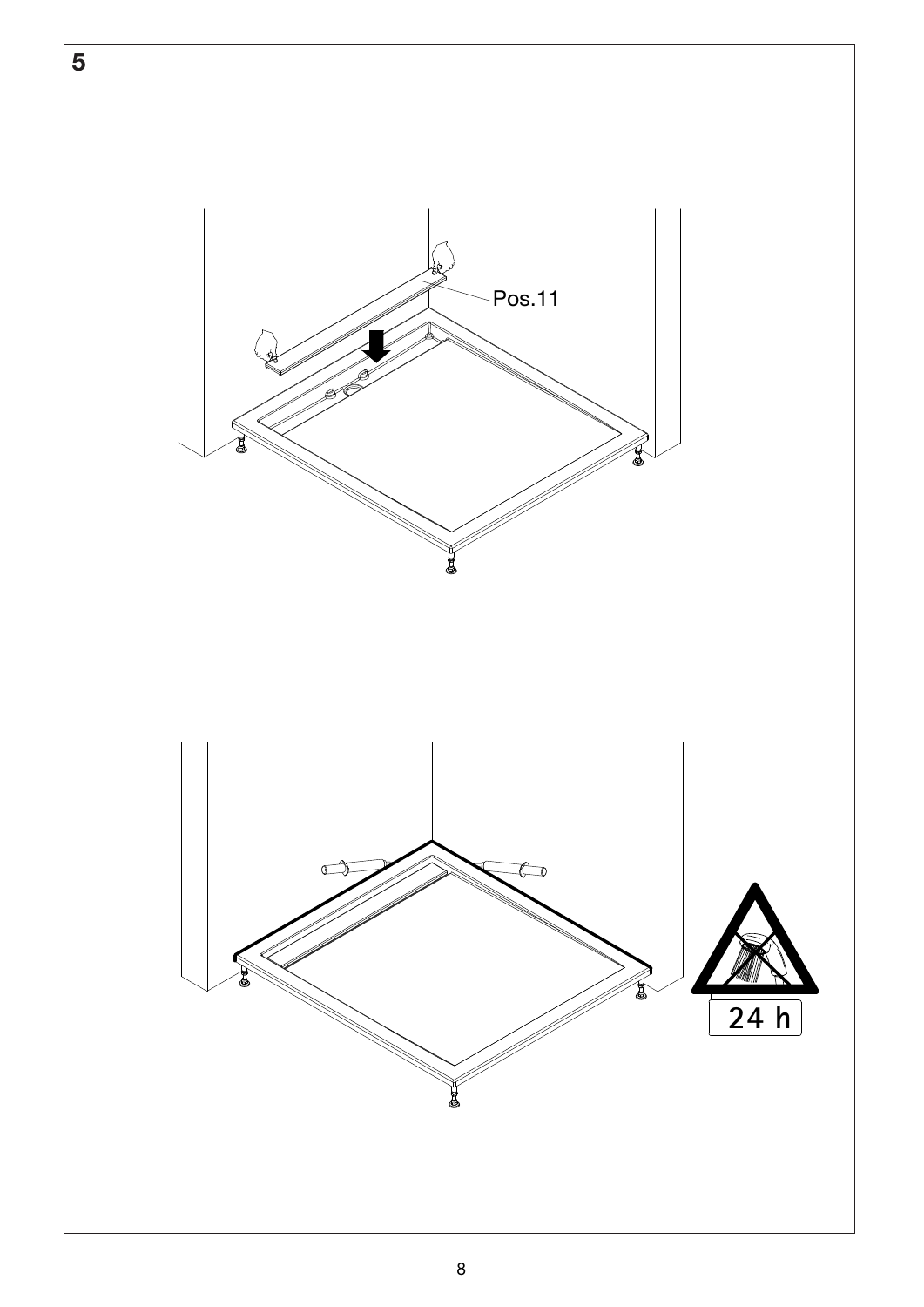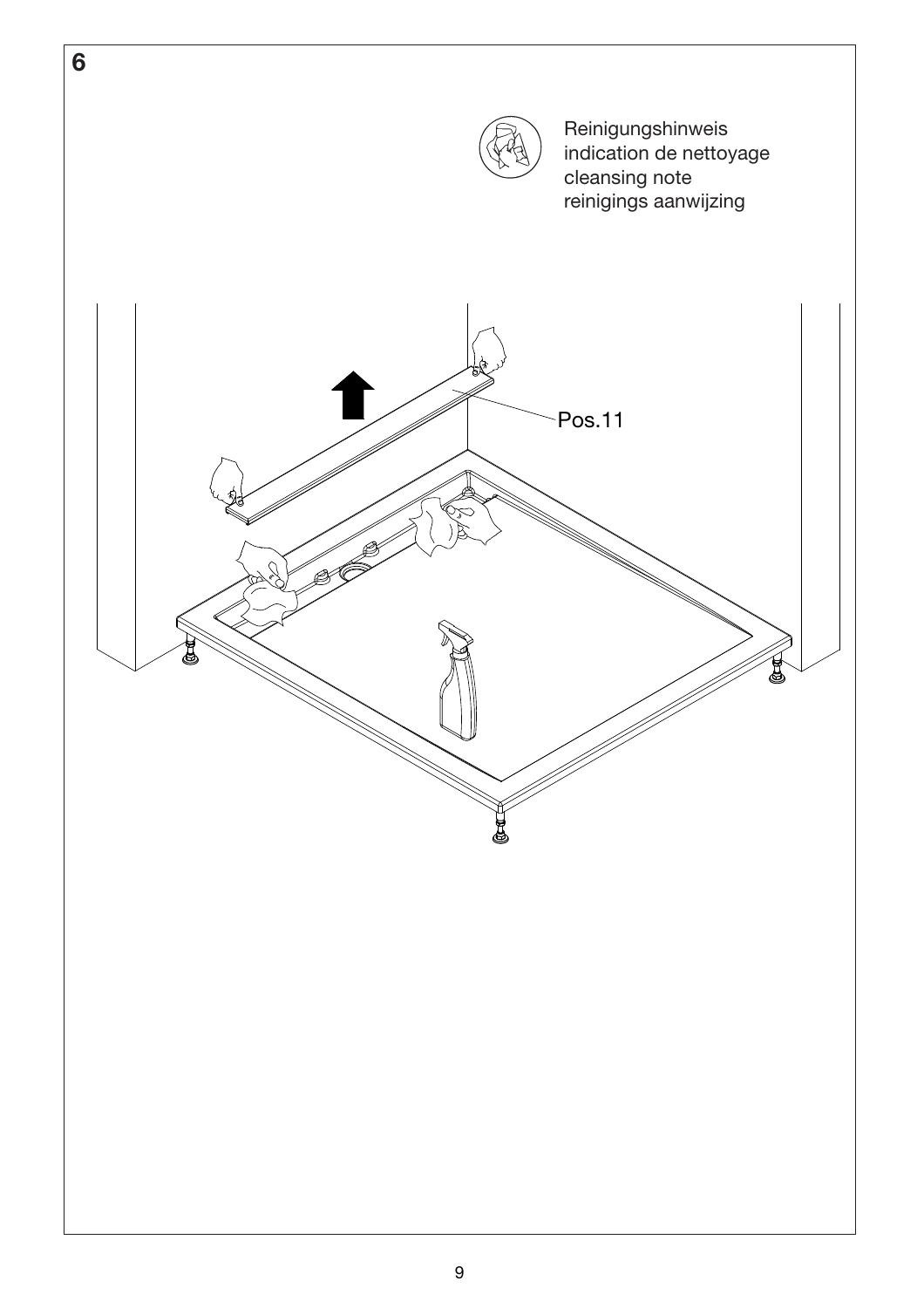# **Pflege der Acryl-Duschwannen**

**Pflegetipps** 

Die Reinigung unserer Acrylprodukte ist leicht und mühelos. Die glatte Oberfläche bietet Rückständen kaum Ansatzmöglichkeiten. Gereinigt wird mit handesüblichen flüssigen Reinigungsmitteln. Wenn Sie spezielle Wannenreinigungsmittel verwenden wollen so achten Sie bitte auf den Vermerk in der Gebrauchsanweisung "auch für Acrylprodukte geeignet".

Bei stark kalkhaltigem Wasser können sich Kalkrückstände auf der Acryloberfläche bilden. Sie lassen sich leicht mit Haushaltsessig entfernen. Durch Erwärmen des Essigs kann die Reinigungswirkung erhöht werden. Spülen Sie nach dem Einsatz der empfohlenen Reinigungsmitteln immer mit klarem Wasser nach.

Für die Reinigung ungeeignet sind sandhaltige, scheuernde Reinigungsmittel, Kalkentferner und Scheuersand. Die Oberfläche wird matt und es kann zu Verfärbungen führen. Jahrelange Erfahrungen zeigen, dass Sanitär-Acryl bei sachgemäßer Behandlung keiner besonderen Pflege bedarf.

## **10 Jahre Garantie bei folgenden Garantiebestimmungen:**

Sehr geehrter Kunde,

wir übernehmen für das von Ihnen gekaufte Produkt eine Garantie von 10 Jahren ab Kaufdatum.

Innerhalb der Garantiezeit beseitigen wir unentgeltlich Mängel des Produktes die auf Hersteller- oder Materialfehler zurückzuführen sind. Austausch oder Reparatur geschieht nach unserem Ermessen.

Von der Garantie sind ausgeschlossen:

Schäden durch unsachgemässen Gebrauch (falsche Montage, Bruch, Gewaltanwendung), falsche oder mangelhafte Pflege (Reinigung), normaler Verschleiß und Mängel, die den Wert oder die Gebrauchstauglichkeit des Produktes nur unerheblich beeinflussen. Tranport-, Fahrt- und sonstige Nebenkosten werden nicht ersetzt. Die Garantie erlischt bei Eingreifen von Stellen, die nicht von uns bestätigt sind. Sonstige Anprüche jeder Art sind ausgeschlossen, soweit nicht unsere Haftung zwingend vorgeschrieben ist. Gewährleistungsansprüche aus dem Kaufvertrag gegen den Verkäufer werden durch diese Garantie nicht berührt.

Technische Änderungen bleiben uns vorbehalten.

## **Caring for Your Acrylic Shower Tray**

Maintenance Tips

Our acrylic products are easy and effortless to clean. The smooth surface means residues have almost no chance to stick. Use normal retail cleaning products to keep the shower tray clean. If you prefer to use special bath or shower cleaners, please refer to the instructions for use. In very hard water areas, limestone deposits may form on the acrylic surface. These can be removed easily using household vinegar. Slightly heating the vinegar intensifies the cleaning effect. Always rinse the recommended cleaning products off with clean water.

Abrasive cleaning products containing sand, limestone remover and scouring products are not suitable for cleaning the shower tray. These products can make the surface matt and lead to discolouring.

Many years of experience show that sanitary acrylic materials do not require special care, provided they are treated appropriately. "Also suitable for acrylic products".

### **10 years' guarantee under the following guarantee conditions:**

Dear Customer,

we guarantee the product you have purchased for 10 years from the date of purchase. During this guarantee period, we will repair all product defects caused by manufacturer or material defects. It is within our discretion to decide whether to replace or repair defective products.

The guarantee does not include:

Damages due to inappropriate use (incorrect installation, breakage, use of violence), incorrect or faulty care (cleaning), normal wear and tear and defects that do not significantly affect the value or usability of the product. We will not reimburse transport or other auxiliary expenses. The guarantee expires on the intervention of instances not confirmed by us. Other claims of any kind are not included, provided our liability is not strictly stipulated. This guarantee does not affect warranty claims against the seller arising from the purchase contract.

We reserve the right to make technical alterations.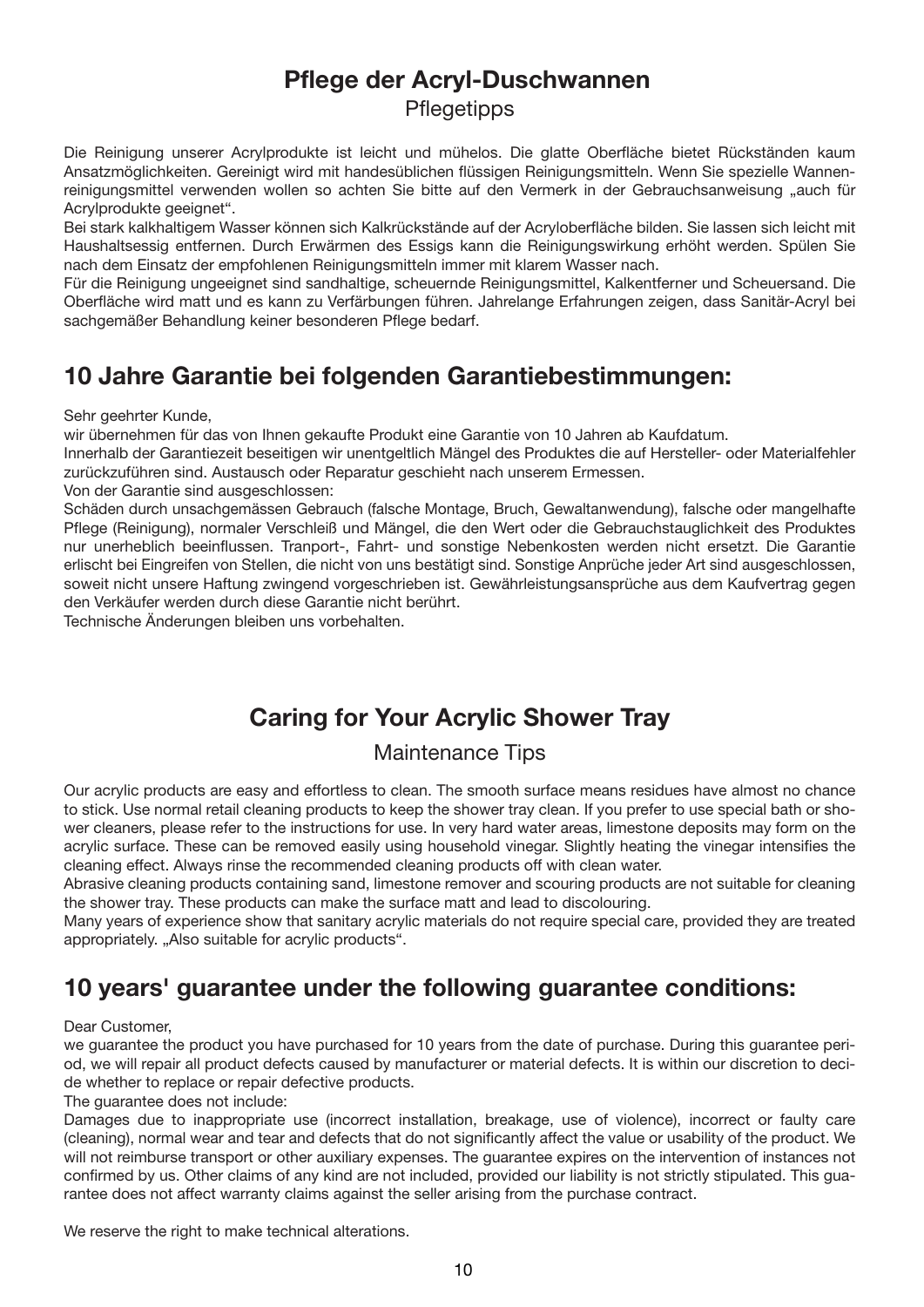## **Entretien du bac à douche acrylique**

### Conseils d'entretien

Le nettoyage de nos produits acryliques est facile et sans problèmes. La surface lisse empêche l'incrustation de résidus. Le nettoyage s'effectue avec des produits liquides vendus dans le commerce. Si vous désirez utiliser des produits spéciaux conçus pour le nettoyage des baignoires, tenez compte des indications mentionnées dans le mode d'emploi. Une eau très calcaire peut favoriser la formation de dépôts calcaires sur la surface acrylique.

Vous pouvez les éliminer facilement avec du vinaigre blanc. En chauffant le vinaigre, vous augmentez l'efficacité du nettoyage. Après avoir utilisé les produits de nettoyage conseillés, rincez toujours à l'eau claire.

Pour le nettoyage, il est déconseillé d'utiliser des produits nettoyants à base de sable, des récurants, des détartrants et des abrasifs. La surface devient rugueuse et la couleur risque de s'altérer. Une longue expérience montre que, s'il est entretenu correctement, l'acrilique sanitaire ne demande pas d'entretien particulier. "convient également aux produits acryliques"

### **10 ans de garantie aux conditions suivantes:**

Cher client

Pour le produit que vous venez d'acheter, nous accordons une garantie de 10 ans à compter de la date d'achat. Durant la période de garantie, nous éliminons gratuitement toutes les défectuosités du produit dues à un défaut de fabrication ou de matériel. C'est nous qui jugeons si le défaut donne lieu à une réparation ou à un échange. Les points suivants sont exclus de la garantie:

Dommages dus à une utilisation fautive (faute de montage, fracture, utilisation violente), entretien erroné ou insuffisant (nettoyage), usure normale et défauts qui n'influencent pratiquement pas la valeur ou l'aptitude du produit à être utilisé. Les frais de transport, de déplacement et autres ne sont pas remboursés. Le recours à des réparateurs que nous n'avons pas agréés entraîne une perte de la garantie. Les autres réclamations, quelles qu'elles soient, sont exclues si elles ne sont pas expressement prescrites par notre garantie. Les droits de garantie vis-à-vis du vendeur tels que le contrat de vente les mentionne ne sont pas concernés par cette garantie.

Nous nous réservons le droit d'apporter des modifications techniques.

## **Onderhoud van de acryl douchebak**

### **Onderhoudstips**

Het schoonmaken van onze acryl producten gaat eenvoudig en snel. Het gladde oppervlak voorkomt dat vuil zich makkelijk kan vastzetten. Er wordt schoongemaakt met de gebruikelijke vloeibare schoonmaakmiddelen. Indien er speciale schoonmaakmiddelen voor sanitair worden gebruikt, dient de gebruiksaanwijzing ervan goed te worden doorgenomen. Bij sterk kalkhoudend water kan er kalkaanslag op het acryl oppervlak ontstaan. Deze kalkaanslag kan eenvoudig met huishoudazijn worden verwijderd. Door het azijn te verwarmen kan het reinigingseffect worden vergroot. Spoel de bak na het gebruik van de aanbevolen schoonmaakmiddelen altijd met schoon water af.

Ongeschikt voor het schoonmaken van de bak zijn zand bevattende, schurende schoonmaakmiddelen, kalkverwijderaars en schuurzand. Het oppervlak wordt hierdoor mat en er kunnen verkleuringen ontstaan.

Jarenlange ervaring heeft aangetoond dat acryl sanitair bij juiste behandeling geen speciaal onderhoud behoeft. "tevens geschikt voor acryl producten".

## **10 Jaar garantie bij de volgende garantiebepalingen:**

### Geachte klant,

Wij verlenen 10 jaar garantie op het door u aangeschafte product vanaf de datum van aankoop. Binnen deze garantieperiode zullen wij kosteloos gebreken aan het product herstellen die een gevolg zijn van fabricage- of materiaalfouten. Wij zullen naar eigen goeddunken zorg dragen voor vervanging of herstel.

Niet onder de garantie vallen:

"Schade veroorzaakt door onjuist gebruik (verkeerde montage, breuk, geweldstoepassing), verkeerd of gebrekkig onderhoud (reiniging), normale slijtage en gebreken die de waarde of de deugdelijkheid van het product slechts gering beïnvloeden." Transport-, reis- en andere bijkomstige kosten worden niet vergoed. De garantie vervalt bij ingrepen door derden die niet door ons zijn bevestigd. Verdere aanspraken van welke aard dan ook zijn uitgesloten, voor zover onze aansprakelijkheid niet dwingend is voorgeschreven. Garantieaanspraken uit hoofde van de koopovereenkomst jegens de verkoper blijven door deze garantie onverlet.

Technische wijzigingen blijven ons voorbehouden.